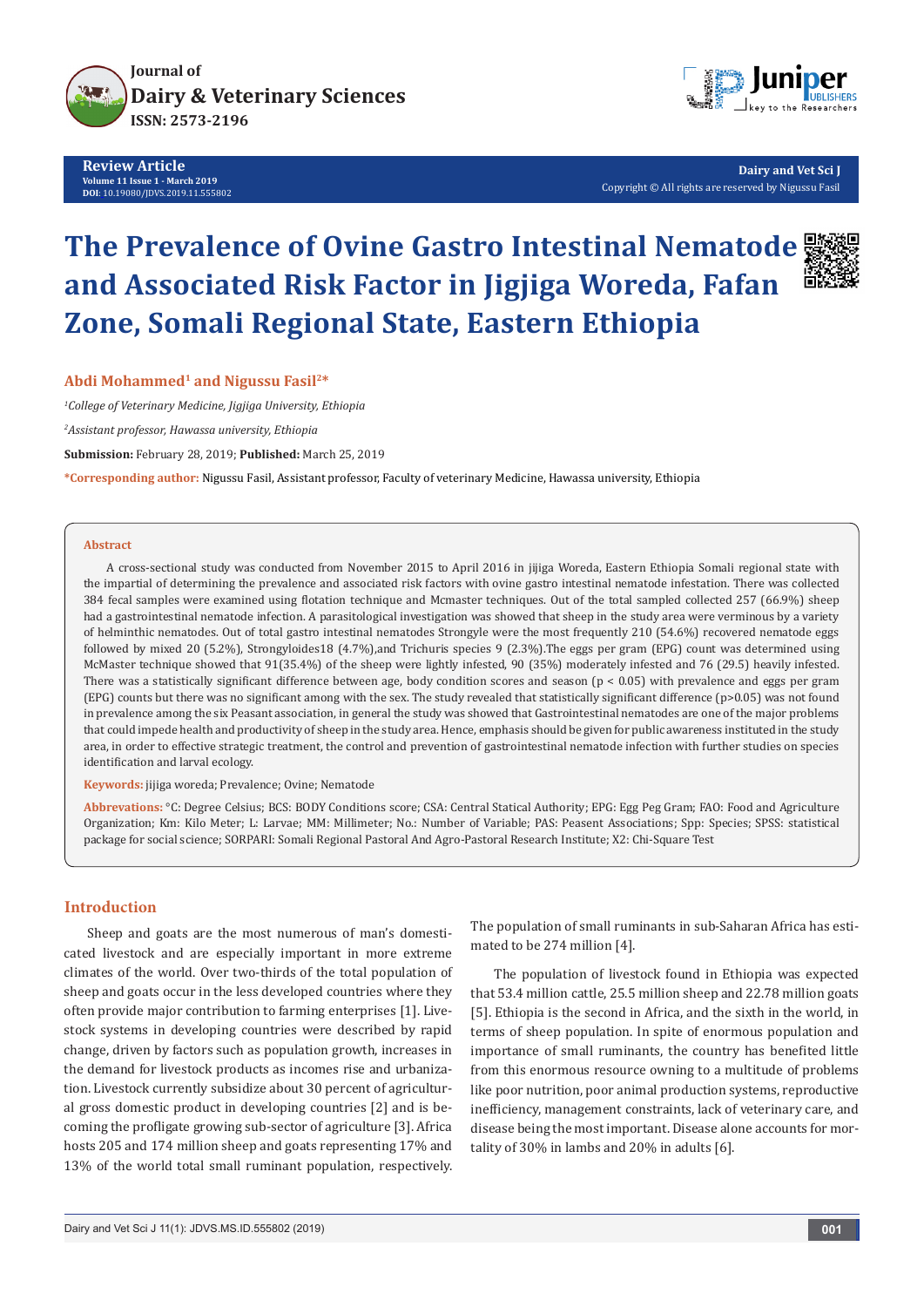Helminthes infections in small ruminants are serious problems in the developing world, particularly where nutrition and sanitation are poor. Gastro intestinal nematode infection is one of the major health problems in the world. In developed world, the greatest component of impact by these nematode parasites was possibly found in the cost of control. However, their influence is greater in the sub-Saharan Africa in general and Ethiopia is particular due to ecological factors suitable for diversified hosts and parasite species [7]. Nematode parasites of small ruminants are primarily parasites of the gastrointestinal tract. A variety of nematodes is usually present as mixed infections. The most important species are those found in the abomasum and small intestine. This includes; Haemonchus, Cooperia, Ostertagia, Bunostomum, Trichostrongylus, Oesophagostomum and Nematodirus [8]. Clinical diagnosis of GI strongylosis is difficult, since the signs are not pathognomonic. however, diagnosis of gastrointestinal nematode infections plays a major role in investigating parasite epidemiology. The ante mortem diagnosis of nematode infections in livestock had based on the detection of nematode eggs or larvae in the faeces by microscopic examination using the methods of flotation and/or larval culture. Quantifying of the egg per gram of feces is the best way of estimating parasite loads [9].

Although considerable work has been done on gastro intestinal parasite of sheep in many parts of Ethiopia, there was no previous study conducted on prevalence and associated risk factor on ovine gastrointestinal nematodes in the present study area, where mixed crop livestock production system is the main form of agriculture. On the other hand, knowing the current situation of GIT nematode in the area could be the basis for all possible actions including its control and prevention. Consequently, the objective of present study was carried out to determine the prevalence of ovine gastrointestinal nematodes and associated risk factor of sheep in jigjiga woreda eastern Ethiopia. To obtain reference point data so as to design effective strategic treatment for parasite infected sheep and creating farm awareness how to control and prevention parasitic losses.

# **Material and Methods**

## **Study Area**

The study was conducted from November 2015 to April 2016 in jigjiga woreda fafan zone Somali regional state eastern Ethiopia located at 630 km away from Addis Ababa south east and above sea level 1803meter elevation. Temperature of the area is generally high all the year round with mean minimum and maximum values being around 20 0C and 350C, respectively. The mean annual rainfall is 660 mm and bimodal. The type of farming is mixed crop agriculture and the type of livestock production systems in the area included extensive, semi-intensive and intensive type but predominantly it is extensive type and the livestock population in and around Jijiga currently 6 million cattle and 1.5 million camels. They are 1.316 million sheep and 548,000 goats in jijiga woreda [10].

## **Study Design and Study Methodology**

A cross-sectional type of study was used for determination GIT nematode prevalence of sheep through coprological examination. The fecal sample was collected from different age, sex and body condition within two seasons (dry and wet) of year. Age was determined for both sexes based on dental eruption. Those animals with the age of less than one year were considered as young while those greater than or equal to one were considered as adults according to the classification of age groups according to [11]. Body condition scoring of sampled animals was carried out according to the method described by [12] and categorized into three scores as poor, medium and good.

## **Study Animal Population**

The study populations were local sheep kept under traditional extensive management system consisting of different age, sex and body condition groups from six randomly selected peasant associations in jijiga woreda

## **Sampling Method and Sample Size Determination**

A total six peasant associations were randomly selected and different proportions of samples were collected from each PAs and the household and the fecal samples were collected from individual study animals using simple random sampling. The sample size was determined by the formula described by Thrusfield [13]. Accordingly, at 95% confidence level and precision of 5% the total sample size was determined to be 384. Since there was, not investigation carried out previously in the study area.

$$
n = \frac{1.962 * P_{exp}(1 - P_{exp})}{d^2}
$$

Where:  $n=$  sample size  $P_{\text{exp}}=$  minimum expected prevalence=50% 1.96= the value of Z at 95% confidence interval d= desired accuracy level at 95% confidence interval.

#### **Parasitological Study**

A new faecal sample of approximately 10gram was collected directly from the rectum of 384 sheep using gloved finger. Each sample was clearly labeled with animal identification, date and place of collection. The faecal samples were placed in a universal bottle, labeled and 10 % formalin was added to preserve parasite eggs and transported to Jijiga university Veterinary parasitology Laboratory for examination. Those samples, which were not examined within 24hour of arrival at laboratory, were stored at +4 °C and examined the next day early in the morning.

The collected samples were subjected to qualitative flotation and quantitative McMaster egg counting parasitological techniques using saturated sodium chloride (specific gravity of 1.2) as flotation fluid described by Charles [14]. The eggs of different parasite species were identified using keys given by Soulsby [15]. Those samples found positive for gastrointestinal nematode was subjected to EPG counting to determine the number of eggs per gram of feces (EPG) and performed according to the procedure de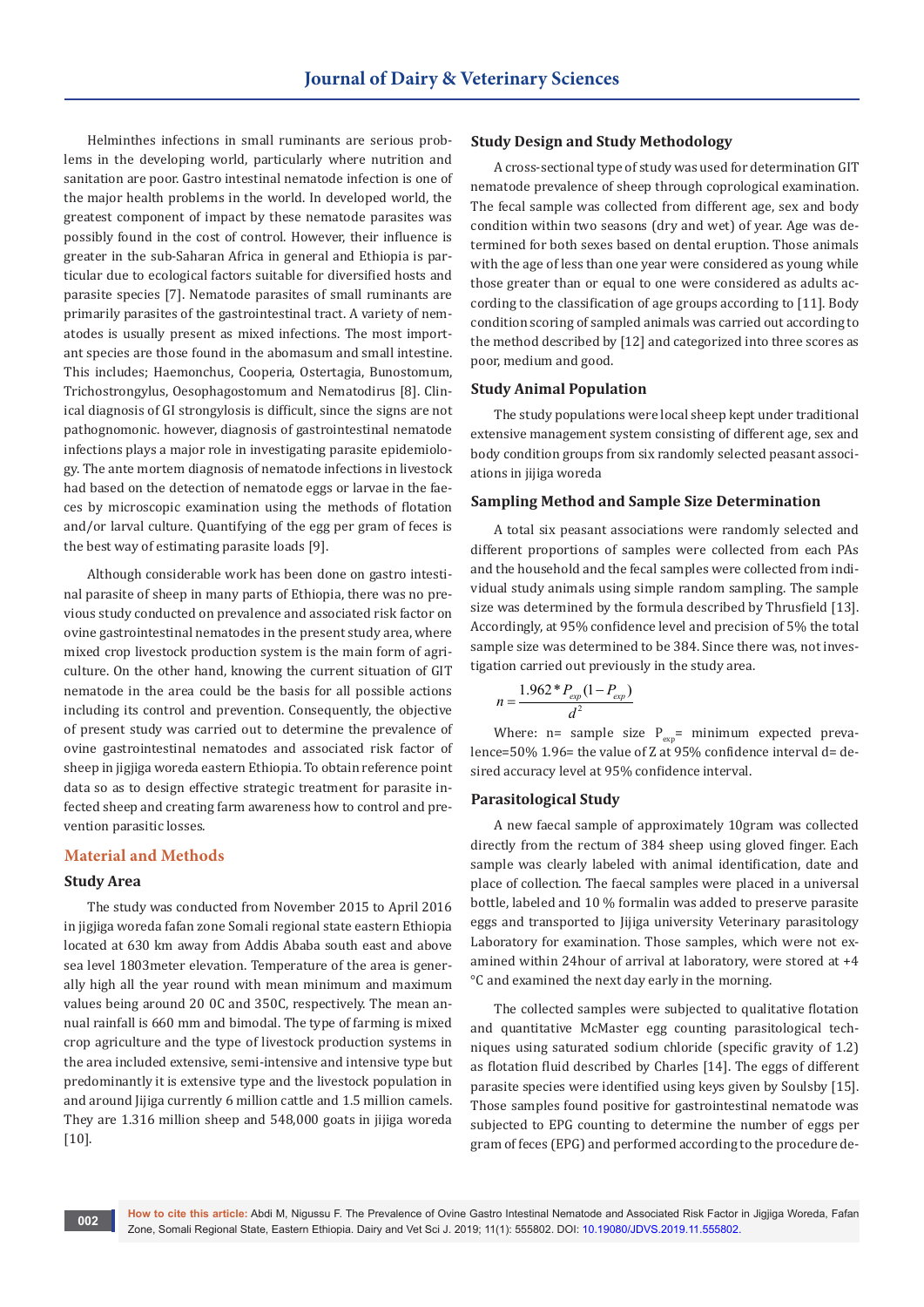scribed by Urquhart [16]. The degree of infection was categorized as light, moderate and severe (massive) according to their egg per gram of faeces (EPG) counts. Egg counts from 50-799, 800-1200 and over 1200 eggs per gram of feces were considered as light, moderate and massive infection, respectively

## **Data Management and Analysis**

The raw data was entered into Microsoft excel spreadsheet and analyzed using SPSS statistical software version 20. Descriptive statistics were used to quantify the problems and Pearson Chi-square test was used to compare association between independent variables (sex, age, body condition scores and season) and parasitism. Confidence interval was set at 95% and statistically significant association between variable was considered to exist if the computed p-value is less than 0.05. The prevalence was calculated by dividing the number of positive animals by the total number of animals examined and times 100. Percentage (%) to measure prevalence (Table 1).

| <b>Table 1:</b> The prevalence gastro intestinal nematode of sheep at different |
|---------------------------------------------------------------------------------|
| peasant association in study area.                                              |

| <b>Peasant</b><br>Associa-<br>tion | No. Exam-<br>ine | No. Posi-<br>tive | Prevalence<br>(%) | p-value |
|------------------------------------|------------------|-------------------|-------------------|---------|
| Kebele 12                          | 55               | 32                | 58.1              |         |
| Kebelle 07                         | 59               | 36                | 61                |         |
| Kebele 17                          | 64               | 38                | 59.3              |         |
| Kebele 05                          | 66               | 44                | 67                |         |
| Kebele 09                          | 68               | 52                | 76.4              | 0.856   |
| Gabrile                            | 72               | 55                | 76.3              |         |
| Total                              | 384              | 257               | 66.9              |         |

# **Result**

The general prevalence of ovine gastrointestinal nematodes was 66.9% (257/384). A prevalence of 69.6% in females, 63.1% in males, 58.9 % in adult, 82.8% in young, 86.4% in poor, 70% in medium and 50% in good, 52.8% in dry season and 75.5% in wet season were detected. Of all the sheep examine in the six-peasant association sample from kebele 09 (76.4%) showed that higher prevalence Git nematode and low prevalence Git nematode in kebele 12 (58.1%) overall prevalence no significant difference.

**Table 2**: The prevalence of particular ovine gastro intestinal nematode infection in the area.

| Type of para-<br>site eggs | No. Examined | <b>No. Positive</b> | Prevalence<br>(%) |
|----------------------------|--------------|---------------------|-------------------|
| Strongyle                  | 384          | 210                 | 54.6              |
| <b>Strongliodes</b>        | 384          | 18                  | 4.7               |
| <b>Trichuris</b>           | 384          | q                   | 2.3               |
| Mixed                      | 384          | 20                  | 5.2               |
| Total                      | 384          | 257                 | 66.9              |

The predominance gastro intestinal nematode identified in study area were strongyle, mixed type, srongloide and, trichuris with over all prevalence 54.6% ,5.2% ,4.7% and 2.3% respectively in (Table 2). Mixed nematode of egg was notices in some of the sample examined beside the single type of nematode egg with over all prevalence 5.2%. Among this, the strongyle type egg and trichuris live together most of the time with over all prevalence 2.3% and the strongyle type egg and srongloide live together with over all prevalence 1.8% in (Table 3). Adult and young animal were found to be infested with prevalence 63% and 83% respectively with significant different ( $p < 0.05$ ). The female and male were found to be infested with a prevalence 69.6% and 63.1% respectively but there was no significant variation (p>0.05) between the two sex. Infection prevalence was significantly higher in animal with poor body condition score  $(p<0.05)$  the overall infection prevalence according to body condition grade 86.4%, 70% and 52.8% with poor, medium and good respectively. The dry and wet prevalence of gastro intestinal nematode infection of sheep showed that there was statistically significant variation between the two season  $(p<0.05)$  the higher infection prevalence was record during wet season with 77.1% and slightly lower in dry season with 61% (Table 4).

**Table 3**: Mixed type of gastro intestinal nematode egg in sheep.

| Nematode type egg                    | No. Examine | <b>No. Positive</b> | Prevalence<br>(%) |
|--------------------------------------|-------------|---------------------|-------------------|
| Strongyle +stron-<br>gloide          | 384         |                     | 1.8               |
| Strongyle +trichuris                 | 384         | q                   | 2.3               |
| Strongyle+trichu-<br>ris+strongliode | 384         | 4                   | 1.0               |
| Total                                | 384         | 20                  | 5.2               |

|  |                            |  |  | <b>Table 4:</b> Prevalence of ovine gastro intestinal nematode by sex age |  |  |
|--|----------------------------|--|--|---------------------------------------------------------------------------|--|--|
|  | body condition and season. |  |  |                                                                           |  |  |

| <b>Risk</b><br>factor | No. Ex-<br>amine | No. Posi-<br>tive | Preva-<br>lence<br>(%) | ${\bf X}^2$ | P_Value |
|-----------------------|------------------|-------------------|------------------------|-------------|---------|
|                       | Age              |                   |                        |             |         |
| Adult                 | 256              | 161               | 63                     |             | 0.00    |
| Young                 | 128              | 106               | 83                     | 26.97       |         |
| Total                 | 384              | 257               | 66.9                   |             |         |
|                       |                  | <b>Sex</b>        |                        |             |         |
| Male                  | 160              | 101               | 63.1                   |             | 0.112   |
| Female                | 224              | 156               | 69.6                   | 7.5         |         |
| Total                 | 384              | 257               | 66.9                   |             |         |
|                       | <b>BCS</b>       |                   |                        |             |         |
| Poor                  | 74               | 63                | 85.1                   |             | 0.00    |
| Medium                | 170              | 121               | 71.1                   | 30.5        |         |
| Good                  | 140              | 73                | 52.1                   |             |         |
| Total                 | 384              | 257               | 66.9                   |             |         |
|                       | <b>Season</b>    |                   |                        |             |         |
| Dry                   | 244              | 149               | 61                     |             | 0.024   |
| Wet                   | 140              | 108               | 77.1                   | 11.21       |         |
| Total                 | 384              | 257               | 66.9                   |             |         |

**How to cite this article:** Abdi M, Nigussu F. The Prevalence of Ovine Gastro Intestinal Nematode and Associated Risk Factor in Jigjiga Woreda, Fafan Zone, Somali Regional State, Eastern Ethiopia. Dairy and Vet Sci J. 2019; 11(1): 555802. DOI: [10.19080/JDVS.2019.11.555802.](http://dx.doi.org/10.19080/JDVS.2019.11.555802) **<sup>003</sup>**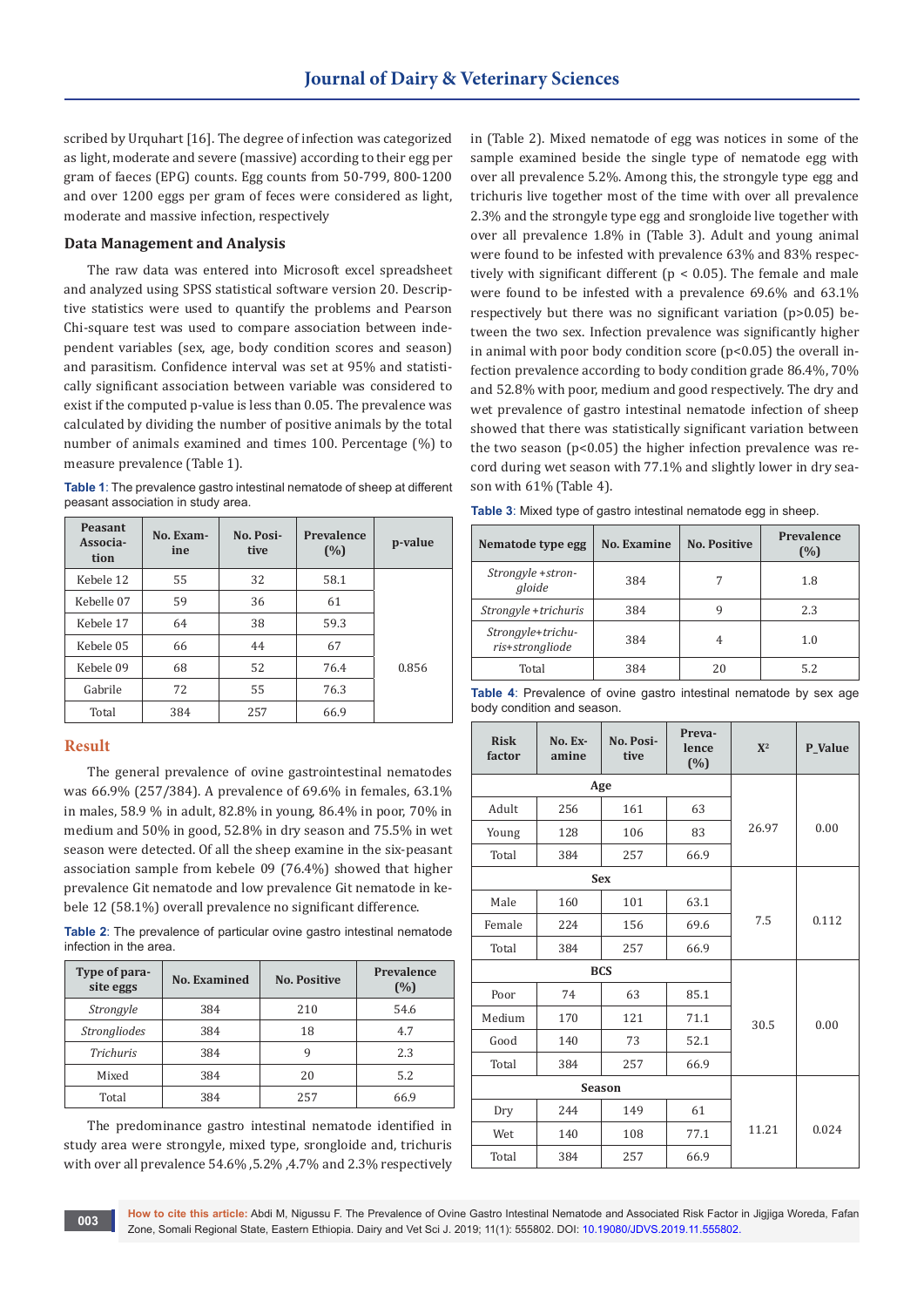Egg count from 50 to 799 light from 800 to1200 moderate and above 1200 souls by [15] A total of 257 fecel sample that were positive by qualitative (flotation)parasitological techniques were subjected to EPG count or McMaster counting techniques accordingly 91(35.4%) ,90(35%) and 76(29.5%) light, moderate and heavy respectively (Table 5). This study has shown that the sex has no statically significant different with epg (p>0.05) slightly higher in female than male. But the difference in the degree of epg between young and adult sheep was statically significant (p<0.05) young animal were found to be harbor substantial parasite load than adult and also the parasite burden is highly related to the body condition of the animal and the different was significant with epg (p<0.05). This can be shown by the fact that severely affected animal was found highly in number with poor body condition than good body condition (Table 6). The difference in the degree of epg between dry and wet season was significant association (p<0.05). Fecal egg harvest increased during rainy season as compare to dry season.

**Table 5**: Degree of severity of nematode in infected sheep based on fecal in study area.

| <b>Intensity of Infection</b> | <b>Examine no. Sample</b>         |  |  |
|-------------------------------|-----------------------------------|--|--|
| Light                         | $91(35.4\%)$ : 50-799 egg         |  |  |
| Moderate                      | 90 (35%): 800-1200 egg            |  |  |
| Heavy                         | 76 (29.5%): greater than 1200 egg |  |  |
| Total                         | 257 (66.9%)                       |  |  |

**Table 6**: Degree of gastro intestinal nematode infection with different risk factor (epg) category %.

| <b>Risk</b><br>fac-<br>tor | Degree of infestation                       |           |              |             |              |       |  |  |
|----------------------------|---------------------------------------------|-----------|--------------|-------------|--------------|-------|--|--|
|                            | Light<br>Moder-<br>(%)<br>ate $(\%)$<br>(%) |           | <b>Heavy</b> | ${\bf X}^2$ | p_val-<br>ue |       |  |  |
|                            | Female                                      | 55 (35.2) | 59(37.8)     | 42(26.9)    |              |       |  |  |
| Sex                        | Male                                        | 36 (35.6) | 31(30.6)     | 34(33.7)    | 3.59         | 0.31  |  |  |
|                            | Young                                       | 28 (26.4) | 34(32.0)     | 44(41.5)    |              |       |  |  |
| Age                        | Adult                                       | 63(41.7)  | 56(37.0)     | 32(21.1)    | 36.4         | 0.00  |  |  |
|                            | Poor                                        | 13(21)    | 17 (27)      | 33 (52.4)   |              |       |  |  |
| <b>Bcs</b>                 | Medi-<br>um                                 | 49(40.4)  | 41(34)       | 31(27)      | 53.4         | 0.00  |  |  |
|                            | Good                                        | 29(40)    | 32(44)       | 12(16.4)    |              |       |  |  |
| Sea-                       | Dry                                         | 57(38.2)  | 55 (37)      | 37(25)      | 14.5         | 0.002 |  |  |
| son                        | Wet                                         | 34 (31.4) | 35 (32.4)    | 39(36.1)    |              |       |  |  |

## **Discussion**

The present study exposed that the existence of major gastro intestinal nematode parasites of ovine with over all prevalence of 66.9% originating from this study area. Which were being parasitized at least by one type of gastrointestinal nematodes. This finding agrees with previous studies by coprological examination in some areas of Ethiopia 64.8% Abdurezaq [17];68.1% Diriba & Birhanu [18]; 68.4% Lemma [19]. Contradictory outcomes were

reported in different parts of the country including 97.03% strongyles type, 45.22% strongyloidiasis and 30.25% Trichuris species in eastern part of Ethiopia Abebe & Eseyas [20] 98.9% in southern Ethiopia Amenu [21], 24.7% of overall prevalence in western Oromiya, Ethiopia Takele [22].

This difference could be owing to the sample size considered and types of methods utilized and the prevalence varies greatly from region to region corresponding to ecological and climatic diversity as well as the existing host ranges within flock [23]. Hence the current prevalence of gastrointestinal nematodes 54.3%, strongyle, 4.7% srongyloide 2.3% trichuris. This results agreement with reports of previous studies conducted in Ethiopia, as 52.3% strongyles, 6.8% strongyloide, 1.8% trichuris in gursum by Abdurezaq [17]. 56.6% strongyles, 8.2% strongyloides and 5% trichuris in Debre Zeit Tigist [24]. 66.6% strongyles and 3.3% Trichuris species in Bedele Temesgen [25]. 64% strongyles type and 7.4% strongyloides and 3.7 Trichuris Diriba & Birhanu [18] in asella, south eastern Ethiopia.

The current study was shows high prevalence of strongyle than stongloide and trichuris during examination of fecal slide. This finding agrees with a number of findings obtained by different investigators in which Strongyle species were overriding by Tigist & Temesgen [24,25]; Abdurezaq [17] who reported prevalence of 56.6% ,66.6% 52.3% respectively. Hence, strongyles are gastrointestinal nematodes of greatest importance in sheep, and causes serious direct and indirect losses in most parts of the country according to the study carried out by Dagnachew, Kumsa, Diriba & Birhanu & Regassa [7,18,26,27]. This study showed that strongyles were the most conspicuous among those gastrointestinal nematode parasites of sheep. The high prevalence of strongyles may be due to the existence of host range in jigjiga area for existence and transmission of the parasite and suitable environmental condition for L3.

 The prevalence of Strongyloides species in the present study was 4.7 % which an agrees with the report of Abdurezaq [17] from gursum & Tigist from Debre Zeit, who reported the prevalence of Strongyloides species as 6.8% and 8.2%, correspondingly. The prevalence of Trichuris species in the present study was 2.3% and this finding was in route with work of Tigist, Temesgen Ragassa, & Diriba & Birhanu [7,18,24,25] with prevalence of 5%, 3.3%, 4.5% and 3.7%, respectively.

The current finding however was lower as compared to 30.3% from Eastern part of Ethiopia by Abebe & Eseyas [20]. In addition, this agrees with the idea of Urquhart [16], which indicates only young are more susceptible to these parasites while adults usually develop certain immunity and the presence of resistance for Trichuris in sheep over eight months and not usually severe enough to cause clinical disease. A clinical sign was showed mainly in the young and appear only in case of severe infection. The present study has shown that the presence of mixed infection of two or more nematodes genera in single host. This agrees with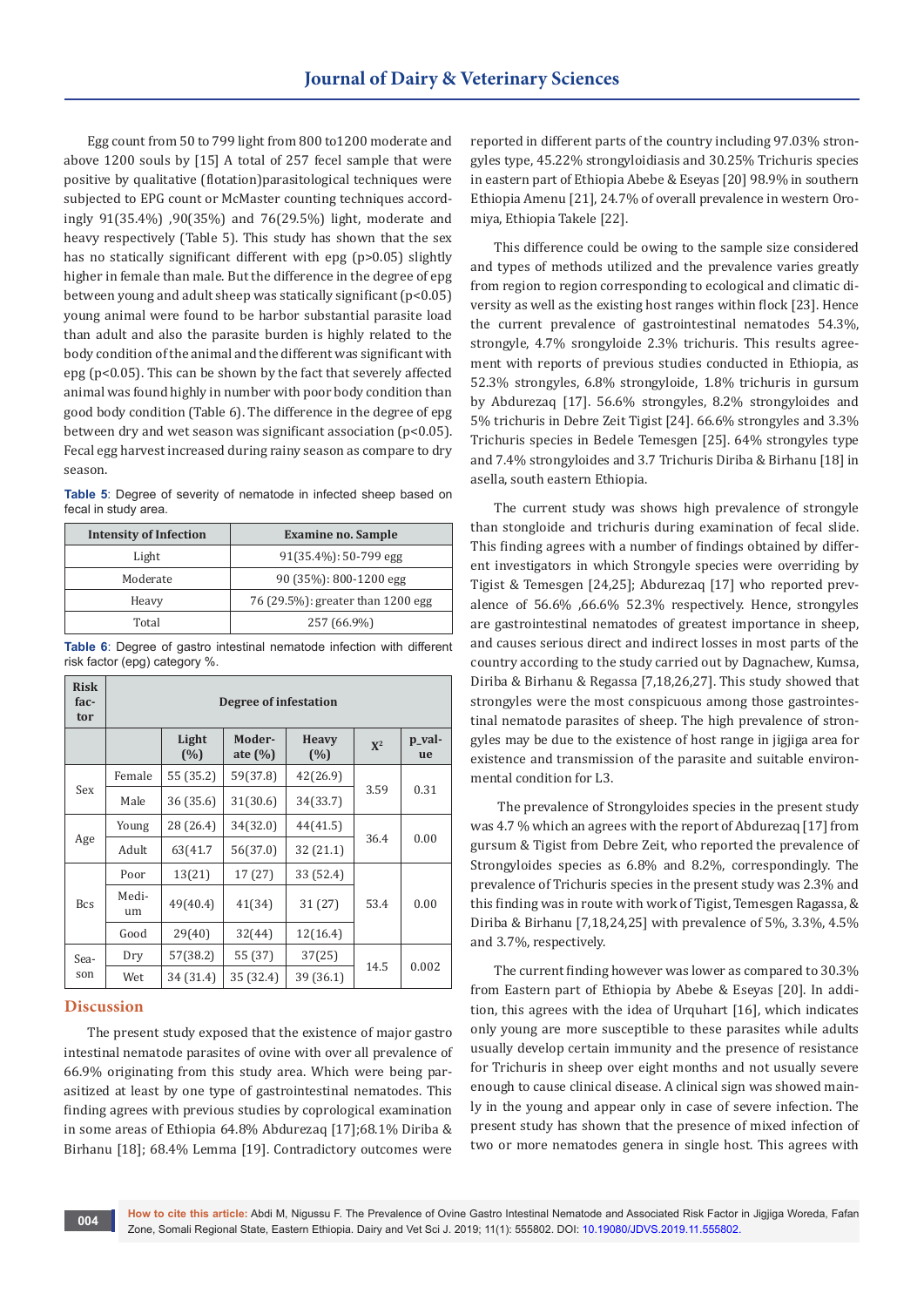the findings of other researchers in the country Tefera, Kumsa & Abdurezaq [17,27,28].

In this study when comes to the sex there were no significant variation was observed between male and female despite slightly higher infection noticed in female sheep with 69.3% female and 63.1% male respectively. There was no statistical association between sex and prevalence of gastro intestinal nematodes agree with that of Abdurezaq, Regassa & Ghanem [7,17,29]. This also agrees with report by Assefa & Sissay [30]. This is due to equal exposure of both sexes, and they are from similar agro-ecology. The variation may occur in the intensity of infection due to post-parturient parasite rise in lambed sheep. Until now, it disagrees with other reports Urquhart & Keyyu [7,31] the females are more prone to parasitism during pregnancy and per-parturient period due to stress and decreased immune status. In the present study were finding that young more repeatedly infected than adult sheep. The statically significant difference (P < 0.05) was recorded between the two age groups. This might be due to new born and younger sheep lack of strong immunity as in the adults. The possible explanation is that in adult sheep, after primary infection, rapid solid immunity is developed. In fact, sheep continually exposed to infection are at low risk provided the rate of acquisition of infective larvae is sufficient to stimulate satisfactory response, and no cause of clinical illness Diriba & Birhanu [18].

The pregnant or lactating ewes became the major source of infections for the newborn lambs. In the same manner, other studies in Africa have shown that the age and immune status of the host animal have significant influences on nematode egg output Magona & Musisi [32]. In this study, a significant difference was observed in prevalence of nematode infection in relation to body condition score. Where a higher prevalence of gastrointestinal nematodes parasites was recorded in poor and moderate body as compared to animals with good body condition. This finding agrees with Abdurezaq, Negasi & Gonfa [17,33,34]. In the present study significant difference (p<0.05) was recorded between the prevalence and season of year. High prevalence was observed during rainy seasons as compared to dry seasons which agrees with Keyyu [35]. This is because renewal of rainy season is the most favorable period for larval development and transmission on pasture by Abdurezaz [17]. In dry and hot areas, except in irrigated or other permanently wet pasture the transmission is restricted to the rainy season .and the only means of carry-over of infection from one rainy season to another is through animals harboring adult worms and/or arrested (hypo biotic) larvae by Chiejina. Survival and transmission of free-living stage of nematode parasites is influenced by micro-climatic factors within the faecal pellets and herbage which agrees with Urquhart [7].

The degree (severity) of parasitic infestation was determined from the total fecal egg count (EPG). A determination was made to see the existence of difference in degree of parasitic infestation with the variation of age, sex, body condition and season. The present results for relative severity of parasitic infestation in studied animals were found 91(35.4%), 90 (35%), and 76(30%)

light, moderate and massive respectively. It is an agreement with study in and around Bako Town, Western Ethiopia where 29.6 %, 54.1% and 16.6% were lightly, moderately and massively infested, respectively by Ayele [36], 38.3% were lightly, 32.5% were moderately and 26.2% were massively affected Abdurazaq [17] gursum woreda. In the current study the mean EPG was slightly greater in females than males but there was not significantly different between the two sex which agrees with that of Tefera & Bikila [28,37] in Ethiopia; Keyyu [31] in southern Tanzania. In the present study, the EPG were high in young with significant difference from adult age group. This follows with the result reported by Abdurezaq, Sissay & Bikila [17,37,38] Eastern Ethiopia. Who suggested that younger animals were more prone to infection as compared to old ones?

This observation is disagreement with preceding works in Ethiopia and Kenya Githigia [39] that stated no association of degree of EPG and age of the animals as well as from semi-arid parts of Kenya that reported higher intensity of EPG in older sheep Waruru [40]. In the current finding, EPG were high in poor than good and medium body condition and significantly different from good body condition. This result corresponds with reports of Keyyu & Van Wyk [35,41]. EPG exaggerated by season with significant rise in wet season. Correspondingly, seasonal variations in nematode fecal egg counts, which followed pattern of seasonal rainfall, were reported from different studies in the country Fikru, Sissay & Abdurezaq [17,38,42]. Related to the present result, seasonal influences on worm faecal egg counts were reported in areas with distinct rainy and dry seasons in Kenya Nginyi, Tanzania Keyyu & Qamar [35,43,44] described the role of meteorological data like humidity, rainfall and temperature which was correlated with the occurrence of the parasitic disease. The effect of seasons on EPG was significant (P< 0.05). EPG started to increase in wet season to reach the highest level when the rainfall was highest. Subsequently, the EPG decreased during the dry season Sissay [38]. This is because of the nematode (L3) larvae were greatest during wet season by Ahmed [45].

# **Conclusion and Recommendation**

In the present study, the overall prevalence of gastro intestinal nematodes were 66.9% in sheep. The main GIT nematodes parasites identified were strongyle, strongyloides and *trichuris spp*. Finally, nematodes are one of gastrointestinal parasite were prevalent in jijiga Woreda and sheep are infected with varied gastrointestinal nematodes that can seriously affect the health and productivity of the animals without shows clinical sign. These parasites affected all age and sex groups. Moreover, Age, body condition and seasonal changing aspects are greatest obvious risk factors related with gastrointestinal nematode infection. Besides, weak status of animal health services and lack of proper management, deficiency public awareness, higher host range and deficient of nutritional supplementation all over a year. Extensive type of production system mostly practices with mixed crop livestock agriculture system.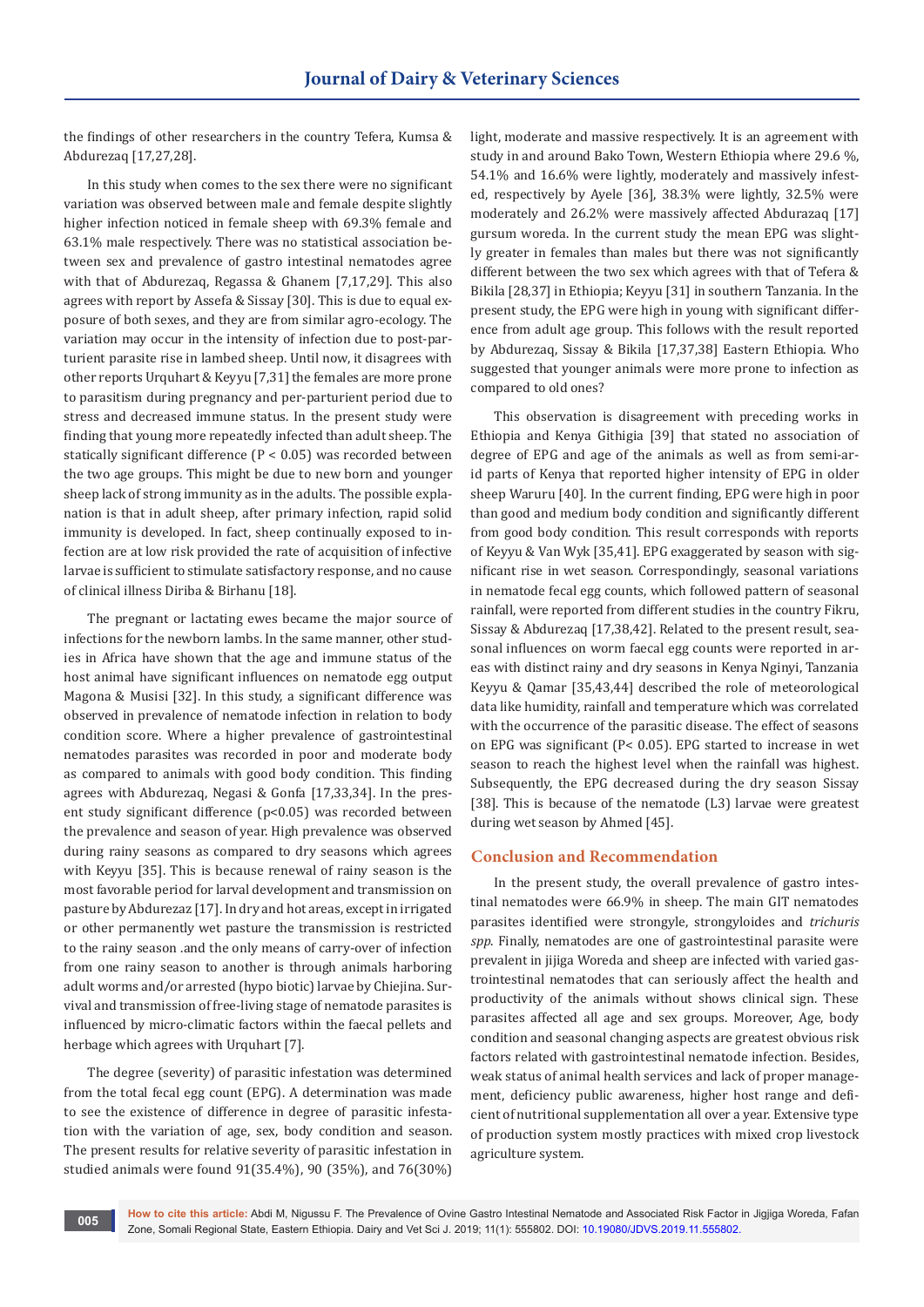Therefore, situate all the above condition the following recommendation forwarded

- a. Separating the most susceptible young animals from adults, which is a possible source of infection.
- b. Strategic use of anthelmintic and good management should be practiced Detailed study should be conducted to clearly identify parasitic fauna using faecal culture and postmortem examination in the study area.
- c. The treatment should be based on laboratorical finding in order reduce anthelmintic drug resistance and avoid treat animal without prescription by veterinarian.
- d. During the control and treatment of sheep gastro intastinal nematodiasis; age, season, body conditions should be considered as potential risk factors for the occurrence of the disease.
- e. Treat sheep with broad spectrum anthelminthic at the beginning of rain season and at the end of dry season to reduce the worm burden and minimize pasture contamination with larvae, and treat flock with special consideration to those sheep in poor condition rather than individual animal separately

## **Acknowledgement**

Firstly, of all I would have a great pleasure to thank my advisor Dr. Nugussu Fasil for his unforgettable guidance, devotion of time and for his suggestion to correct this paper. I would like to thank from depth of my heart to all my family and my friend abdurezaq Mohammed and shazali Mohammed for his tiresless help and sup-

port me at any time with experience.

## **References**

- 1. Tony W (2007) The veterinary epidemiology and economics research unit (VEERU), School of agriculture, policy and development. The University of reading, United Kingdom.
- 2. Food and Agriculture Organization FAO (2010) Breeding strategies for sustainable management of animal genetic resources. Animal Production and Health Guidelines, No.3.Food and Agriculture Organization of the United Nations, Rome, Italy.
- 3. Kefyalew A, Tegegne F (2012) The effect of climate change on ruminant livestock population dynamics in Ethiopia. Bahir Dar University, college of agriculture and environmental sciences, department of animal production and technology, Bahir Dar, Ethiopia and Mizan-Tepi University, college of agriculture and natural resources, department of animal sciences, Ethiopia, Livestock Research for Rural development 24: 10.
- Samson, Frehiwot M (2010) Prevalence of Small Ruminant Trypanosomosis and Tsetse Fly Challenge in Upper Didessa Vally, Ethiopia. Adami-Tullu Agriculture Research Center, Ziway, Ethiopia, pp. 215.
- 5. Central Statistical Authority (2011) Agricultural sample survey 2010- 2011. Report on livestock and livestock characteristics. Statistical Bulletin, Addis Ababa, Ethiopia.
- 6. Sisay M (2007) Helminth Parasites of Sheep and Goats in Eastern Ethiopia. Epidemiology and Anthelmintic Management. Faculty of Veterinary Medicine and Animal Science. Department of Biomedical Sciences and Veterinary Public Health Division of Parasitology and Virology Uppsala Sweden Doctoral thesis Swedish University of Agricultural Sciences p. 11-12.
- 7. Regassa F, Teshale S, Reta D, Yosef K (2006) Epidemiology of gastrointestinal parasites of ruminants in Western Oromia, Ethiopia. Int J Appl Res Vet Med 4(1): 51- 57.
- 8. Hutchinson G (2009) Nematode Parasites of Small Ruminants, Camelids and Cattle diagnosis with emphasis on anthelmintic efficacy and resistance testing formerly at Elizabeth Mcarthur efficacy and resistance testing formerly at Elizabeth agricultural Institute, New South Wales, department of primary Industries p. 1- 61.
- 9. Roeber F, Jex R, Gasser R (2013) Impact of gastrointestinal parasitic nematodes of sheep and the role of advanced molecular tools for exploring epidemiology and drug resistance-an Australian perspective. The University of Melbourne, Australia, Journal of pharmaceutical policy and practice, 6: 153. 13. Pugh, D.G. Sheep and Goat Medicine (1st edn), College of Veterinary Medicine, Auburn University, Australia.
- 10. Somali Regional Pastoral and Agro-Pastoral Research Institute (2003) Small Ruminant Research Strategy. Jijiga, Ethiopia, p. 40.
- 11. Kumsa B, Tolera A, Nurfeta A (2010) Comparative efficacy of seven brands of albendazole against naturally acquired gastrointestinal nematodesin sheep in Hawassa, Southern Ethiopia. Turk J Vet Anim Sci 34: 417-425.
- 12. Kripali K, Rajput S, Jitendra V, Shivan V, Pritee G (2010) Prevalence of helminthes in small ruminants in Tarai region of Uttarakhand. Veterinary World 2: 265-266.
- 13. Thrusfield M (2007) Veterinary Epidemiology. Blackwell Science Limited, USA, pp. 180-181.
- 14. Charles M (2006) Diagnostic veterinary Parasitology. (3rd edn), Stilous Elsevier science.
- 15. Soulsby E (1986) Helminthes arthropods and protozoa of domestic animals (7th edn), Bailliers Tindall, London, UK, pp. 247-250.
- 16. Urquhart M, Armour J, Duncan L, Dunn,M, Jennings W (1996) Veterinary parasitology, (2<sup>nd</sup> edn), The Faculty of Veterinary Medicine, University of Glasgow Scotland, pp. 4-137.
- 17. Abdurezaq M, Haimanot D, Tadele K, Tilahun Z, Girma K (2015) gastro intestinal nematode of ovine in gursum woreda DVM thesis WU CVM wollega Ethiopia.
- 18. [Diriba L, Birhanu A \(2013\) Prevalence of ovine gastrointestinal](http://www.academicjournals.org/app/webroot/article/article1379687148_Lemma%20and%20Abera.pdf)  [nematodes in and around Asella, South Eastern Ethiopia Asella](http://www.academicjournals.org/app/webroot/article/article1379687148_Lemma%20and%20Abera.pdf)  [Regional Veterinary Laboratory P. O. Box 212, Asella, Ethiopia. J Vet](http://www.academicjournals.org/app/webroot/article/article1379687148_Lemma%20and%20Abera.pdf)  [Med Anim Health p. 223-228.](http://www.academicjournals.org/app/webroot/article/article1379687148_Lemma%20and%20Abera.pdf)
- 19. Lemma D, Biruhtesfa A, Surafel K (2015) Prevalence of Gastrointestinal Nematodes of Small Ruminants in and Around Arsi Negele Town, Ethiopia School of Veterinary Medicine, Hawassa University, American-Eurasian Journal of Scientific Research 10(3): 121-125.
- 20. Abebe W, Esayas G (2001) Survey of ovine and caprine intestinal helminthosis in eastern part of Ethiopia during the dry season of the year. Rev Vet Med 152(5): 379- 384.
- 21. Amenu A (2005) Epidemiology of gastrointestinal tract nematodiasis of small ruminants in three different agro-ecological zones of Southern Ethiopia. Master of Science Thesis in Tropical Veterinary Epidemiology, School of Graduate Studies, Addis Ababa University, Ethiopia, p. 86.
- 22. Takele S, Yacob H, Getachew T (2013) Epidemiology of gastrointestinal nematodes of Horro sheep in Western Oromiya, Ethiopia. Addis Ababa University, College of Veterinary Medicine and Agriculture, Department of Pathology and Parasitology, Debre Zeit, Ethiopia.
- 23. Niau C, Scholtens G, Dasali O (1990) Parasites of the sheep. International Livestock Centre for Africa, Debre-Zeit station, Ethiopia. Prev Vet Med 9: 267- 277.
- 24. Tigist T (2008) Gastrointestinal parasitosis of small ruminants in and around Debre Zeit. DVM thesis HU, FVM, Haramaya, Ethiopia. thesis HU, FVM, Haramaya, Ethiopia.

**How to cite this article:** Abdi M, Nigussu F. The Prevalence of Ovine Gastro Intestinal Nematode and Associated Risk Factor in Jigjiga Woreda, Fafan Zone, Somali Regional State, Eastern Ethiopia. Dairy and Vet Sci J. 2019; 11(1): 555802. DOI: [10.19080/JDVS.2019.11.555802.](http://dx.doi.org/10.19080/JDVS.2019.11.555802) **<sup>006</sup>**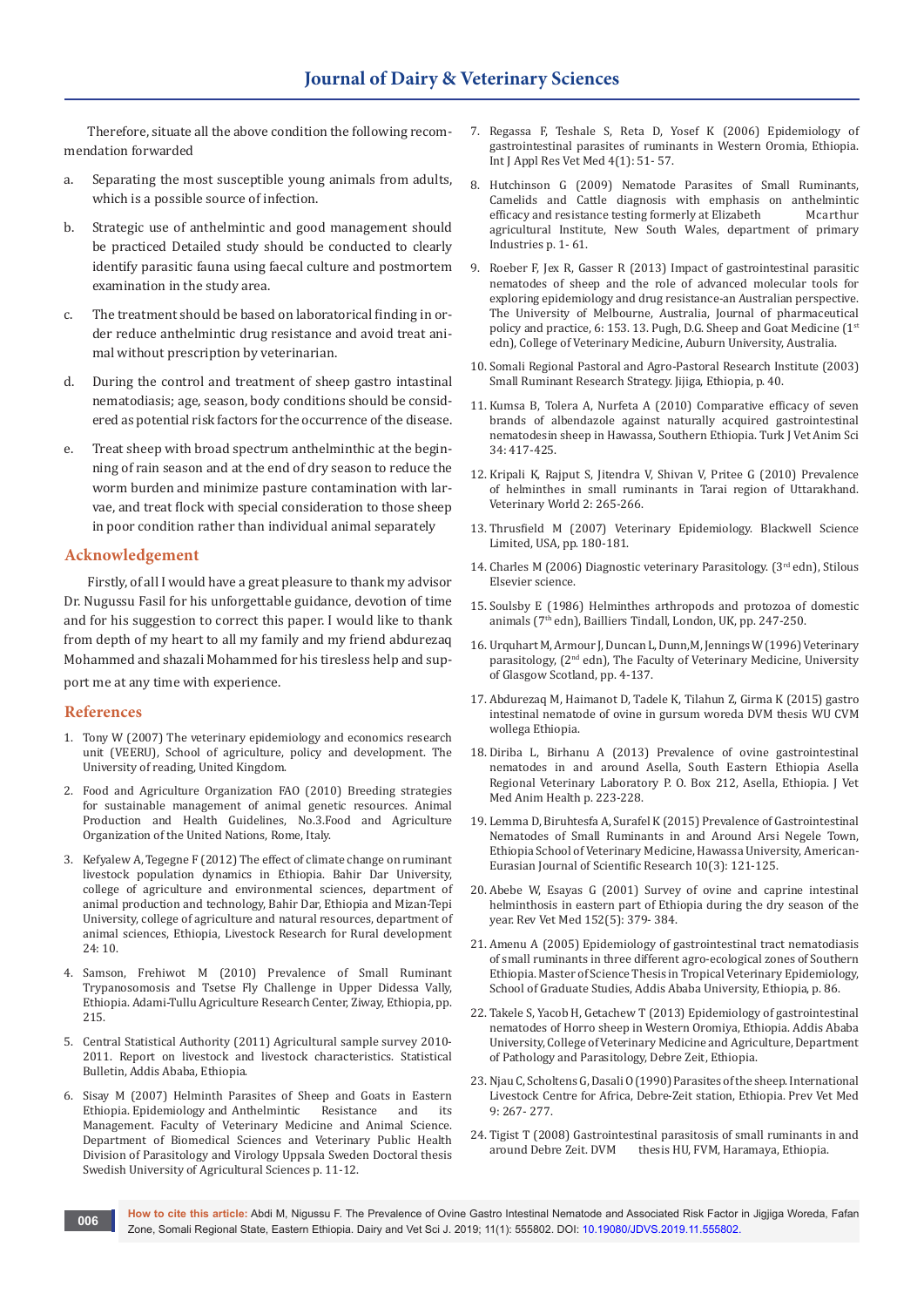- 25. Temesgen T (2008) Study on prevalence of ovine gastrointestinal parasite in and around Bedele DVM thesis, HU, FVM, Haramaya, Ethiopia.
- 26. [Dagnachew S, Amamute A, Temegen W \(2011\) Epidemiology of](https://www.ajol.info/index.php/evj/article/view/67694)  [gastrointestinal helminthiasis of small ruminants in selected sites of](https://www.ajol.info/index.php/evj/article/view/67694)  [North Gondar zone, Northwest Ethiopia. Ethiopia, Vet J 15\(2\): 57-68.](https://www.ajol.info/index.php/evj/article/view/67694)
- 27. Kumsa B, Tadesse T, Sori T, Dugum R, Hussen B (2011) Helminths of sheep and goats in Central Oromia (Ethiopia) during the dry season. J Anim Vet Adv 10(14): 1845- 1849.
- 28. Tefera M, Batu G, Bitew M (2011) Prevalence of Gastrointestinal Parasites of Sheep and Goats in and Around Bedelle, South-Western Ethiopia. Internet J Vet Med 8: 2.
- 29. Ghanem M, Naser H, Abdelkader H, Heybe A (2009) An epidemio coprological study of protozoan and nematode parasites of ruminants in tropical semi-arid district of Somali l and (Northern of Somalia). Vet Med J 3rd Sci Congress pp. 768-787.
- 30. Assefa D, Sissay L (1998) Preliminary investigation on the seasonal occurrence of parasites around Sheno: In: 5<sup>th</sup> national conference of society of animal production. Addis Ababa Ethiopia, pp. 123-137.
- 31. [Keyyu D, Kassuku A, Kyvsgaard C, Willingham W \(2003\)](https://www.ncbi.nlm.nih.gov/pubmed/14509451)  [Gastrointestinal nematodes in indigenous zebu cattle under pastoral](https://www.ncbi.nlm.nih.gov/pubmed/14509451)  [and nomadic management systems in the lower plain of Southern](https://www.ncbi.nlm.nih.gov/pubmed/14509451)  [highlands of Tanzania. Vet Res Commun 27\(5\): 371-380.](https://www.ncbi.nlm.nih.gov/pubmed/14509451)
- 32. Magona W, Musisi G (2005) Influence of age, grazing system, season and agro-climatic zone on the prevalence and intensity of gastro intestinal stronglosis in Ugandan goats. Small ruminant research.
- 33. Negasi W, Bogale B, Chanie M (2015) Helminth parasites in small ruminants: prevalence, species composition and associated risk factors in and Around Mekelle Town, Northern Ethiopia. Europ J Biol Sci 4(3): 91-95.
- 34. Gonfa S, Basaznew B, Achenef M (2007) An Abattoir Survey on Gastrointestinal Nematodes in Sheep and Goats in Hemex-Export Abattoir, Bishoftu (Debre Zeit), Central Ethiopia. J Adv Vet Res 3: 60-63.
- 35. [Keyyu DNC, Kyvsaard NJ, Monrad J, Kassuku AA \(2005\) Epidemiology](https://www.ncbi.nlm.nih.gov/pubmed/15710529)  gastrointestinal nematodes in cattle on traditional, small-scale [dairy and large-scale dairy farms in Iringa district, Tanzania. Vet](https://www.ncbi.nlm.nih.gov/pubmed/15710529)  [Parasitol 127: 285-294.](https://www.ncbi.nlm.nih.gov/pubmed/15710529)



This work is licensed under Creative Commons Attribution 4.0 License DOI: [10.19080/JDVS.2019.11.555802](http://dx.doi.org/10.19080/JDVS.2019.11.555802)

- 36. Ayele G, Nugusa F, Tadesse B (2014) Prevalence and associated risk factors of major sheep gastro intestinal parasites in and around Bako Town, Western Ethiopia. Livestock Research for Rural Development 26: 10.
- 37. Bikila E, Yeshitla A, Worku T, Teka F, Benti D (2013) Epidemiology of Gastrointestinal Parasites of Small Ruminants in Gechi District,Southwest Ethiopia. Advances in Biological Research 7(5): 169-174.
- 38. Sisay M, Uggla A, Waller J (2006) Prevalence and seasonal incidence of nematode parasites and fluke infections of sheep and goats in eastern Ethiopia. Trop Anim Health Prod p. 39.
- 39. [Githigia M, Thamsborg M, Maingi N, Munyua K \(2005\) The epidemiology](https://www.ajol.info/index.php/bahpa/article/view/32684)  [of gastrointestinal nematodes in Goats in the low potential areas of](https://www.ajol.info/index.php/bahpa/article/view/32684)  [Thika District, Kenya. Bull Anim Health Prod Afr 53\(1\): 5-12.](https://www.ajol.info/index.php/bahpa/article/view/32684)
- 40. Waruru M, Mutune N, Otieno O (2005) Gastrointestinal parasite infections of sheep and goats in a semiarid area of Machakos District, Kenya. Bull Anim Health Prod Afr 53(1): 25-34.
- 41. Van Wyk A, Hoste H, Kaplan M, Besier B (2006) Targeted selective treatment for worm management How do we sell rational programs to farmers? Vet Parasitol 139: 336- 346.
- 42. Fikru R, Teshalem S, Reta D, Yosef K (2006) Epidemiology of Gastrointestinal Parasites of Ruminants in Western Oromia. Ethiopia, Int J Appl Res Vet Med 4(1): 51-57.
- 43. [Nginyi M, Duncan L, Mello J \(2001\) Epidemiology of parasitic](https://www.ncbi.nlm.nih.gov/pubmed/11170849)  [gastrointestinal nematode Infections of ruminants of smallholder](https://www.ncbi.nlm.nih.gov/pubmed/11170849)  [farms in central Kenya. Res Vet Sci 70\(1\): 33- 39.](https://www.ncbi.nlm.nih.gov/pubmed/11170849)
- 44. Qamar MF, Maqbool A, Khan MS, Ahmad N, Muneer MA (2009) Epidemiology of Haemonchosis in sheep and goats under different managemental conditions. Vet World 2: 413-417.
- 45. Ahmed M (2010) Gastrointestinal nematode infections in small ruminants: Epidemiology, Anthelmintic efficacy and the effect of wattle tannins. Animal Science Discipline of Animal and Poultry Sciences, School of Agricultural Sciences and Agribusiness University of KwaZulu-Natal Alabama p. 88-89.

#### **Your next submission with Juniper Publishers**

 **will reach you the below assets**

- Quality Editorial service
- Swift Peer Review
- Reprints availability
- E-prints Service
- Manuscript Podcast for convenient understanding
- Global attainment for your research
- Manuscript accessibility in different formats

**( Pdf, E-pub, Full Text, Audio)**

• Unceasing customer service **Track the below URL for one-step submission**  <https://juniperpublishers.com/online-submission.php>